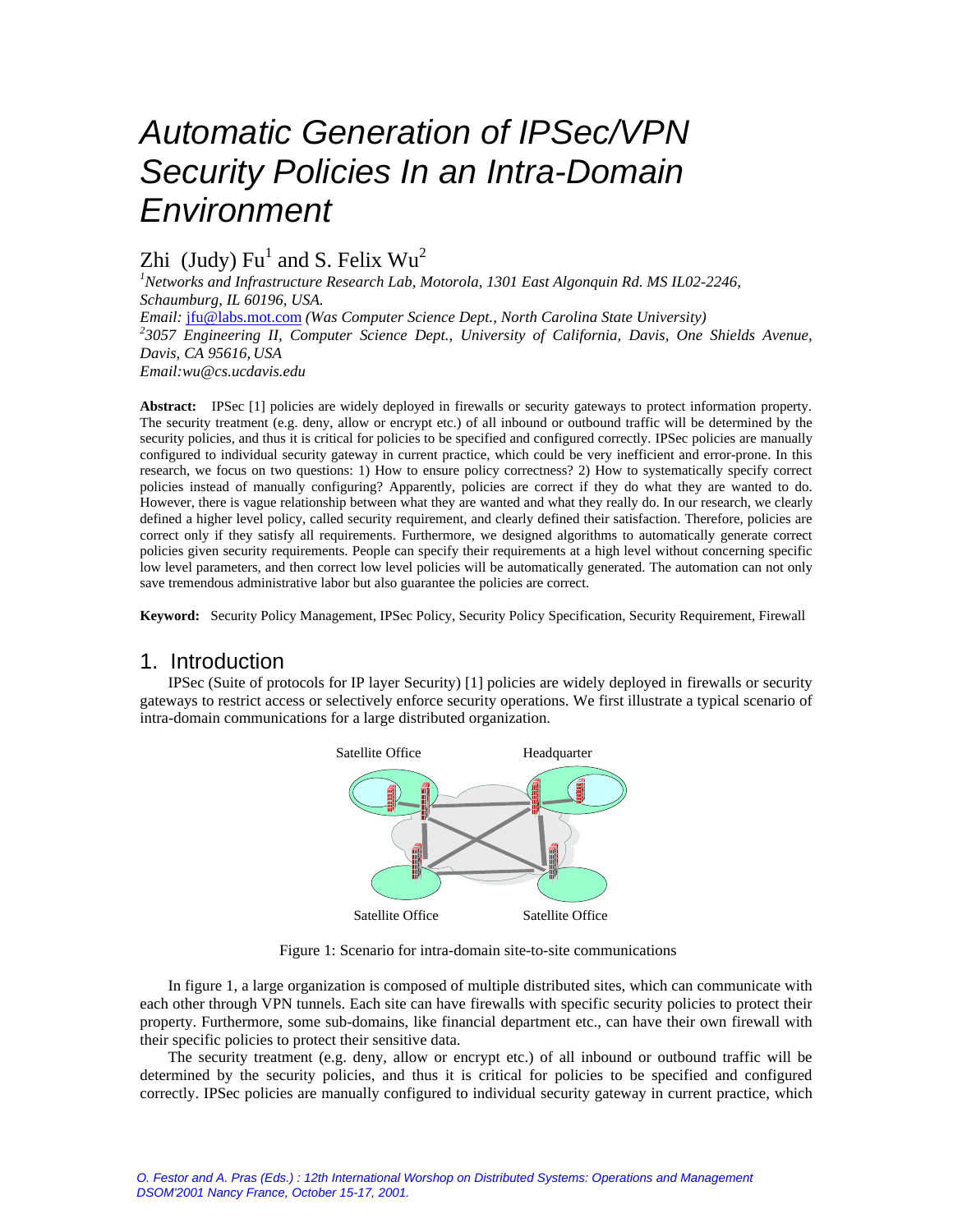could be very inefficient and error-prone. For a large distributed organization with complex hierarchy and many security gateways or firewalls, there will be excessive amount of work to specify and configure security policies for each node. Small or subtle errors in the process may expose massive holes in the overall security of the network. Furthermore, as we will analyze in next section, even if each policy is correct individually, the interactions among policies might cause unexpected security breach, which is very difficult to check even with careful and experienced administrators. Although various policy issues attracted a lot of attention [2,3,4], two important problems have not been carefully studied so far: **1) How to ensure correctness of security policies? 2) What are ways to systematically specify and distribute correct policies instead of manually configuring each node?**

Policies are correct if they do what they are wanted to do. Current IPSec specification can be so specific that it is hard to understand what it is really intended for. It is realized in IPSec security policy working group of IETF that we need a higher-level policy language with well-defined and clear semantics. In our research, we clearly defined a higher level policy, we call security requirements, whose functions can be clearly understood and rigorously proven. The low-level policies are correct only when they satisfy all requirements. In addition, we developed a system, in which people can specify their security requirements at a higher level to a central policy database, and correct low-level policies will be automatically generated and distributed to appropriate nodes to enforce. The automation can not only save administrators tremendous labor but also guarantee the correctness of low-level policies.

In summary, this research presents the following contributions:

- We carefully analyzed potential problems in policy enforcement due to interactions;
- We formally defined implementation-independent security requirement at a higher level;
- We clearly defined correctness of policies;

We developed scalable algorithms to systematically generate policies to satisfy desired security requirements.

The rest of the document is organized as follows. Section 2 analyzes potential policy problems and discusses requirement for policy management, which motivated the definition of security requirements at a higher level in section 3. Then section 4 develops three different approaches to determine policies based on requirements and analyzes their pros and cons. Finally section 5 summarizes the research and outlines future directions.

## 2. IPSec Policy Management: Problem Analysis and Requirement Statement

#### *2.1 A Brief Overview Of IPSec And IPSec Policies*

IPSec, standardized in IETF, defines a suite of protocols such as ESP, AH, ISAKMP, IKE etc., which forms a security architecture to protect traffic at IP layer. The basic functions of IPSec are access control and selective security enforcement, i.e. only selected IP packets are allowed to pass and only selected IP packets are protected with specific security function. The selection of IP packets and specification of security actions are defined in IPSec policies. An IPSec policy consists of two parts: condition and action, i.e. if condition is met, then the action will be taken. The condition in a policy maps values with header fields in selecting an IP packet. For example, if (src=A, dst=B) is in condition part of a policy, then all IP packets with source address A and destination address B in IP header will be selected. There are generally three actions: deny, allow, ipsec\_action, meaning the selected packet should be dropped, allowed to pass or applied with certain security function as specified in ipsec\_action. Typically the attributes of an ipsec\_action include security protocols (encryption or authentication), algorithms, mode (we explain it below), the node "from" at which the security enforcement starts and the node "to" at which the security enforcement ends. Combining condition and action, a simple representation of policy can be like (src=A,  $dst=B \rightarrow$  allow). This kind of representation is informally used in our policy examples in the following subsections. To simplify policy processing, policies can be specified to be order-dependent and packets will be selected by a policy of the first match. For example, only packets from A to B are allowed can be specified as (src=A, dst=B  $\rightarrow$  allow) (src=\* dst=\*  $\rightarrow$  deny). The packets will be mapped against policies one by one orderly until find the first applicable one.

Now we can further elaborate the attributes of ipsec\_action. IPSec has two security protocols, namely, Encapsulating Security Payload (ESP) and Authentication Header (AH). ESP is for encryption with authentication while AH is for authentication only. There are two modes in ipsec\_action: transport and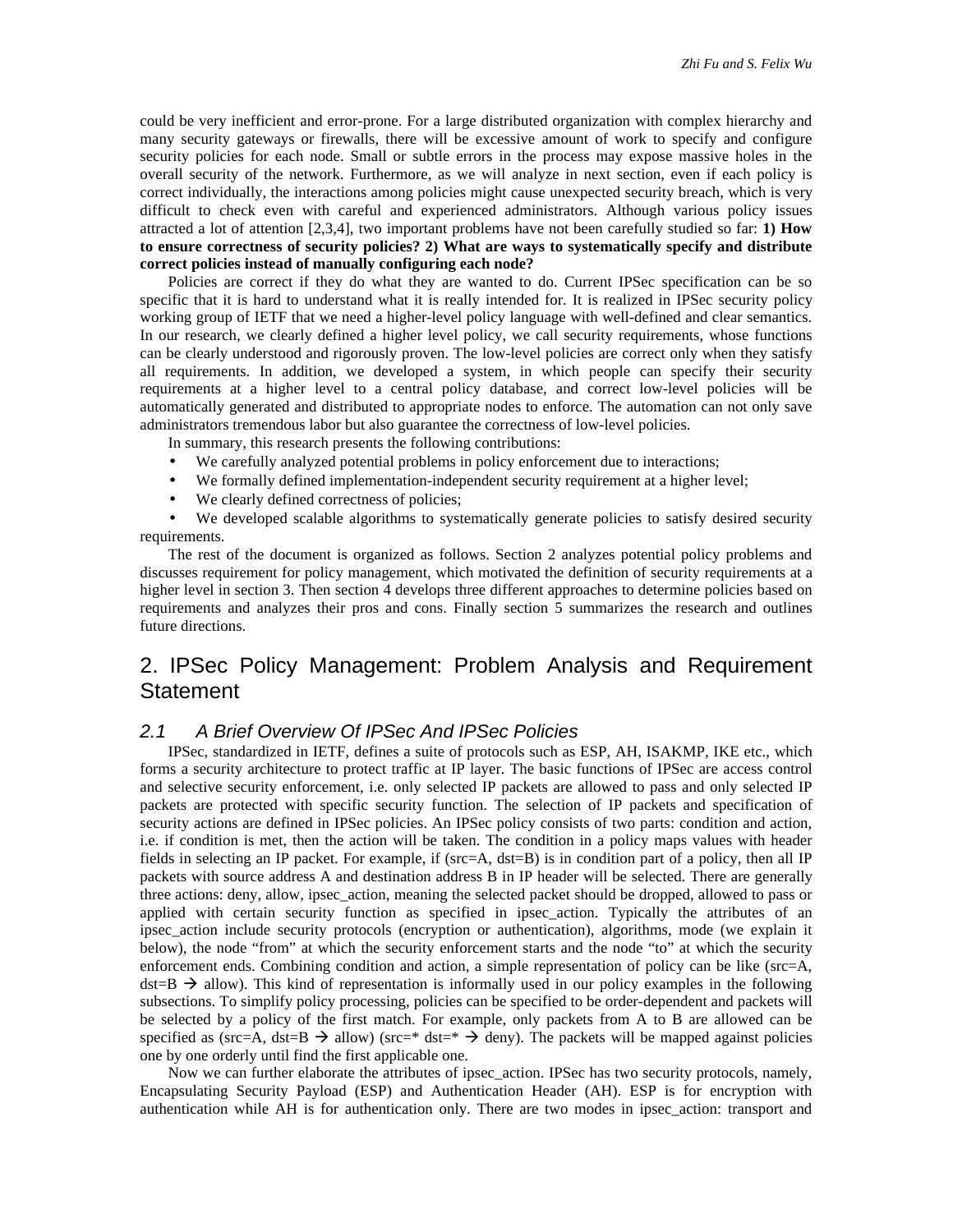tunnel mode. In transport mode, only payload is secured (encrypted or authenticated) and the header part is left in clear. In tunnel mode, the whole IP packet is secured and a new IP header is added (encapsulation). In the new header, tunnel entry and exit points are new source and destination addresses and the security protocol is the new protocol. The packet will then be encapsulated at tunnel entry point and sent to tunnel exit point where the packets are decapsulated and recovered to previous state. Attributes for the security enforcement are conveyed in extension headers with fields like Security Parameter Index (SPI), Sequence Number (for anti-replay purpose) etc. The policy condition part can specify fields in original header as well as new encapsulated outer header or new ESP or AH extension header.

#### *2.2 Policy Problem Analysis*

-

An erroneous policy could lead to communication blockade or serious security breach. Some problems might be caused by careless human error while some others might arise from interactions that can not be easily detected even with careful and experienced administrators. We will illustrate three scenarios of policy problems below.



Figure 2: Examples of Policy Problems

In the scenario 1, an encryption tunnel is built between H1 and SG2 to protect their sensitive communication. In IPSec policy, policies can be specified to deny encrypted packet by denying all packets with ESP protocol like ( $src = * dst = * prote = esp \rightarrow deny$ ). Therefore, if Firewall FW1 has policy to deny all encrypted traffic because of the need to examine the content of the traffic, all packets will be dropped in the middle of the transmission.

In the scenario 2, H1 has policy to encrypt all packets from H1 to SG2. FW1 is a firewall to perform access control or selective security enforcement. We assume FW1 has simple access control policy as  $(\text{src=H1}, \text{dst=H2} \rightarrow \text{allow})$  and  $(\text{others} \rightarrow \text{deny})^1$ . However, because of the encryption tunnel that changes destination to be SG2 in outer header, the FW1 will mistakenly drop all traffic from H1 to H2 that should be allowed. Similarly, it can also mistakenly allow some traffic to pass due to confusion with selectors.

In the scenario 3, there are financial department 1.1 in site 1 and financial department 2.1 in site 2. We assume each department has its security gateways and has authority to make security policies to protect their property. In this example, department 1.1 decides that all traffic from 1.1 to site 2 must be encrypted through a tunnel from SG1.1 to SG2. At the same time, the administrator for site 1 decides that all traffic from site1 to department 2.1 must be encrypted through a tunnel from SG1 to SG2.1. Therefore, the traffic from SG1.1 to SG2.1 shall be governed by two policies and should be protected from SG1.1 all the way to SG2.1. However, the policies might not work as desired. First, if the administrator does not adjust the selector for the upper tunnel in specifying policies in SG1, then the traffic might skip lower tunnel completely such that it lacks the required protection from SG2 to SG2.1. On the other hand, if it is indeed adjusted to include the tunneled traffic, then the traffic will go through two tunnels. With this configuration, traffic is encapsulated with a new header by SG1.1 and then encapsulated with another new header by SG1 to send to SG2.1. When SG2.1 decapsulates and finds out the destination is SG2, SG2.1 will send traffic back to SG2. Finally SG2 will decapsulate and send traffic to its real destination. Although it is originally intended to encrypt traffic from SG2 to SG2.1, the traffic is eventually sent in clear from SG2 to SG2.1 because of tunnel interaction.

The above results are obviously undesirable and incorrect. The interaction of policies can lead to outcome that deviates from the original intention. What makes correct policy specification very difficult is two folds: First, tunnel operations cause complications in selector choices. Second, Lack of high-level view of overall objectives although each individual policy may appear to satisfy its individual goal. Therefore, it is important to specify policy at a higher level that maps to low level policies efficiently and unambiguously.

<sup>&</sup>lt;sup>1</sup> This is for example only. Real access control policies will be much more complex than this example.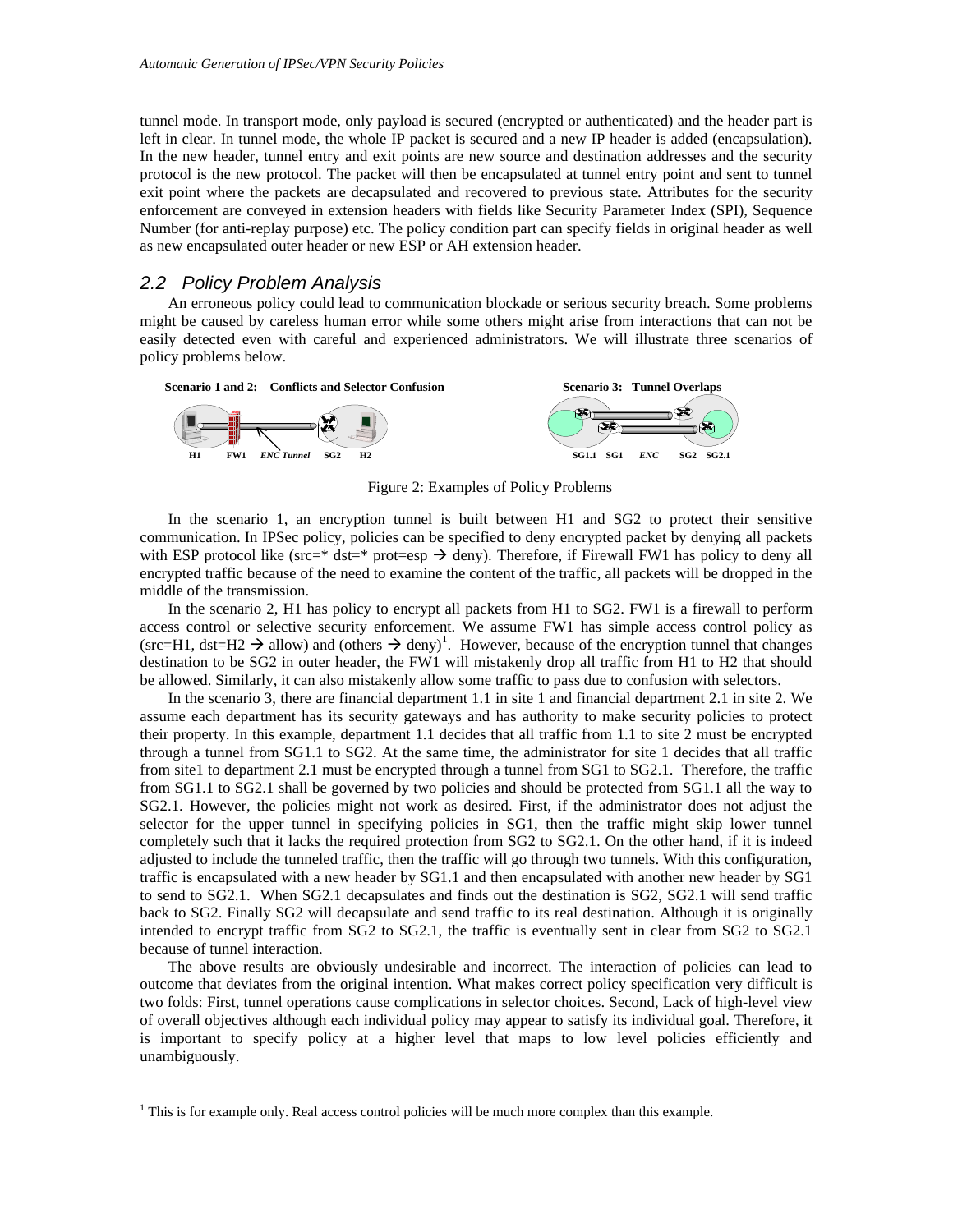Based on requirement draft [6] in IPSP working group of IETF, IPSec policy management has the following requirements. First, we need to clearly define policy at a higher level. We should be able to understand what the policy does. The semantics must capture the relationship between IPSec SAs and higher-level security policies are clearly well defined. Second, we should have confidence that the policy does what it claims to and its implementation is correct. Third, it must scale to support complex policy administration schemes. Administrator must have ability to control and change policies for several different devices remotely at the same time. Fourth, in larger networks with complex hierarchy, different entities must be delegated with authorities to decide their own policies. Fifth, the mechanisms used must not require any protocol modification in any of the IPSec standards (ESP, AH, IKE). The mechanisms must be independent of the SA negotiation protocol.

#### *2.3 Related Work*

 $\overline{a}$ 

A working group IP security policy (IPSP) [5] is formed in IETF to address complex IPSec security policy problems. No complete solution has been developed to meet all the objectives specified in the requirement draft yet. A Security Policy Specification Language (SPSL) [2] was proposed in the working group to standardize policy specification, which currently only address one level (low-level policy) specification. Similarly, other proposed drafts such as policy information base [3] and data model [4] have been focused on low-level policies. A protocol called Security Policy Protocol (SPP) [7] was proposed to systematically resolve IPSec policies with Policy Servers. It defines protocol message exchange format and process. However, without consideration of potential conflicts and interactions as analyzed in section 2.2, the resolution algorithm may not provide assurance in policy correctness.

There are many firewall and IPSec VPN vendors. (See [9] for a long list of VPN vendors.) Many of the firewall and VPN router product offerings include policy configuration and management tools with varying degree of sophistication, such as Cisco's security policy manager [10], Indus River's Policy Vision4 [11], Xedia's VPN manager [12] etc. Typically, with a state-of-art VPN management tool, the policies can be centrally specified (and stored in LDAP) and automatically distributed to appropriate devices. Although the centralized management tools greatly eased administrators, it is still far from hassle-free without a clear high-level policy language. Furthermore, none of the policy management products seemed to focus on the potential conflicts. The problem is that some people defining some policies may not know other people defining other policies in large organization with complex hierarchy, hence the conflicts are inevitable. Without a rigorous way to verify correctness of policy specifications, large-scale VPN deployment is going to be troublesome due to possible unexpected security breaches.

The research effort closest to ours is probably firewall management toolkit [13] and filtering postures [14], in the sense of defining higher level policies centrally and distributing the policies to enforce. While they only focus on access control policies, we focus on interacted IPSec policies, i.e. VPN tunnel policies as well as access policies. Currently most firewalls are equipped with VPN capabilities such that the VPN policies and access control policies are processed together.

The needs of separating high-level requirements and low-level policies were addressed in [15, 16]. Our work applied the concepts to a specific policy service by defining IPSec security requirements at a high level. Some recent work [17,18] analyzed two types of conflicts: one is co-existence of both positive and negative policies, which can be detected by checking syntax; the other one is application specific conflicts. In this research, we analyzed IPSec specific conflicts caused by topological interaction etc.

### 3. Security Requirements and Their Satisfaction

Clearly, there is need to define a security policy at a higher level with well-defined semantics. For simplicity, in the context of this paper, the higher level policy is called the security requirement<sup>2</sup>. Requirement is high level objective while implementation policies are low level specific plans to meet the objective. One important task of IPSec policy management is to represent security requirements at a high level efficiently and unambiguously.

Because of size limit, we will present security requirements only in an informal way here. Interested readers can find rigorous and complete definitions on security requirements and their satisfaction in [21]. In security requirement, people can clearly specify their intention of security treatment on certain traffic

 $2$  We focus on two-level specification and transformation in this research, which does not exclude policy specification in more levels in policy hierarchy.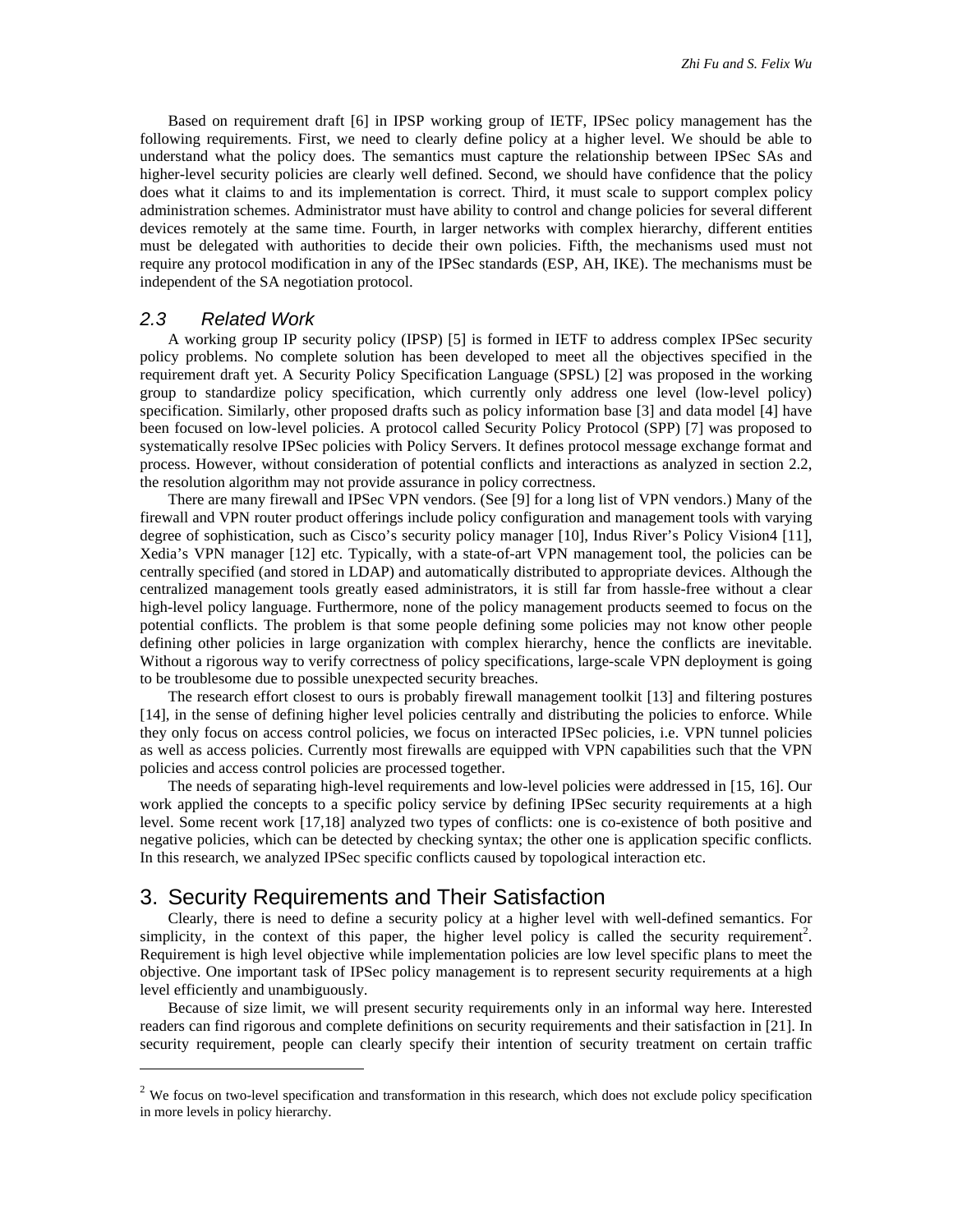without concerning specific low-level parameters. Therefore, the attributes of flow identities specified in requirements are those of original flows. There are four main security requirements for IPSec policies.

• **Access Control Requirement (ACR)** One fundamental function of security is to conduct access control that is to restrict access only to trusted traffic. A simple way to specify an ACR is: *flow id.*<sup>3</sup>  $\rightarrow$ *deny | allow*

• **Security Coverage Requirement (SCR)** Another important function is to apply security functions to prevent traffic from being compromised during transmission across certain area, which requires the security protection of the traffic to cover all links and nodes within the area. Optionally, users can authorize certain nodes in the area to access content since some nodes on the path may need to examine content. For example, an authorized firewall is allowed to access plain text content and examine content for intrusion detection purpose. Various algorithms can be specified in low-level policy while strength is specified in requirement level to indicate strength level of protection. We expect that appropriate algorithms can be selected in low level policies to be with sufficient strength<sup>4</sup>. A simple way to specify a SCR to protect traffic from "*from*" to "*to*" by a security function with certain strength could be: *flow id.*  $\rightarrow$ *protect (sec\_function, strength, from, to, trusted\_nodes)* The requirement is satisfied only if the traffic is with sufficient security protection on every link and node in protection area from *"from*" to *"to"*, except that the trusted nodes can be left uncovered by the function.

• **Content Access Requirement (CAR)** Some nodes may need to access content of certain traffic, for example, a firewall with an intrusion detection system (IDS) may need to examine content to determine the characteristic of the traffic. However, one node is not able to view the content of traffic if an encryption tunnel is built across it. As exemplified in Section 2.2, a policy can be specified to deny all encrypted traffic like (src=\* dst=\* prot=esp  $\rightarrow$  deny). Similarly, some nodes might need to modify content for special processing but can not if authentication tunnels are built across them. We allow CAR to be explicitly specified to express the need for specific nodes to access content of certain traffic. CAR can be expressed as denying certain security function to prevent the nodes from accessing certain traffic as follows: *flow id.* ‡ *deny\_sec (sec\_function, access\_nodes).* The requirement is satisfied only if the traffic is not secured with the function *"sec\_function"* on any node specified in *"access\_nodes".*

• **Security Association Requirement (SAR)** Security Associations (SA) [1] need to be formed to perform encryption/authentication function. There might be needs to specify that some nodes desire or not desire to set up SA of certain security function with some other nodes because of public key availability, capability match/mismatch etc. A simple way to specify a SAR could be: *flow id.*  $\rightarrow$  *deny* SA (SA peer1, *SA\_peer2, sec\_function).* The requirement is satisfied only if none of nodes specified in *"SA\_peer1"* forms SA with any of nodes specified in *"SA\_peer2"* with function *"sec\_function".*

## 4. Determining Policies to Satisfy Security Requirements

Given a set of requirements, the problem is to find a set of policies to satisfy all of the requirements, or return a "failure" message if there is no such a set of policies. The problem could be very complex. We will subsequently present three different approaches to solve the problem and analyze their strengths and weaknesses. We expect the policy set generated by each approach to be **correct**, i.e. the policy set indeed satisfies all requirements. In addition, The algorithm to determine policies is desired to be **complete**, i.e. the algorithm can find a solution if there is one. Furthermore, we want the algorithm to be **efficient**. It is very important to have algorithm that can scale to large network size. Because of size limit, we omitted a lot of detail on algorithms and proofs. Interested readers can refer to [21] for more detail.

We first explain the mapping from requirements to policies. Low-level policies are specific implementations of high level requirements. One requirement might be satisfied by different policies. For example, a SCR specifying the protection of traffic from H1 to H2 as represented by (src=H1, dst=H2  $\rightarrow$ protect (sec\_func[ENC], strength[strong], from[H1], to[H2], trusted\_nodes[Ra, Rb])), can be satisfied by one tunnel or chain of tunnels that connect to each other. The trusted connecting nodes can de-apply certain security function and apply it again for the next tunnel. Chained tunnel is sometimes preferable to one nonstop tunnel for CAR or SAR satisfaction. Obviously no any CAR or SAR is violated if there is no tunnel. Both CAR and SAR are only restricting where and how to build tunnels. Furthermore, access control

 $\overline{a}$ 

 $3$  Flow is typically identified by 5-tuple (source address, destination address, source port, destination port, protocol).

<sup>&</sup>lt;sup>4</sup> We can safely assume the mapping from strength to algorithms is deterministic.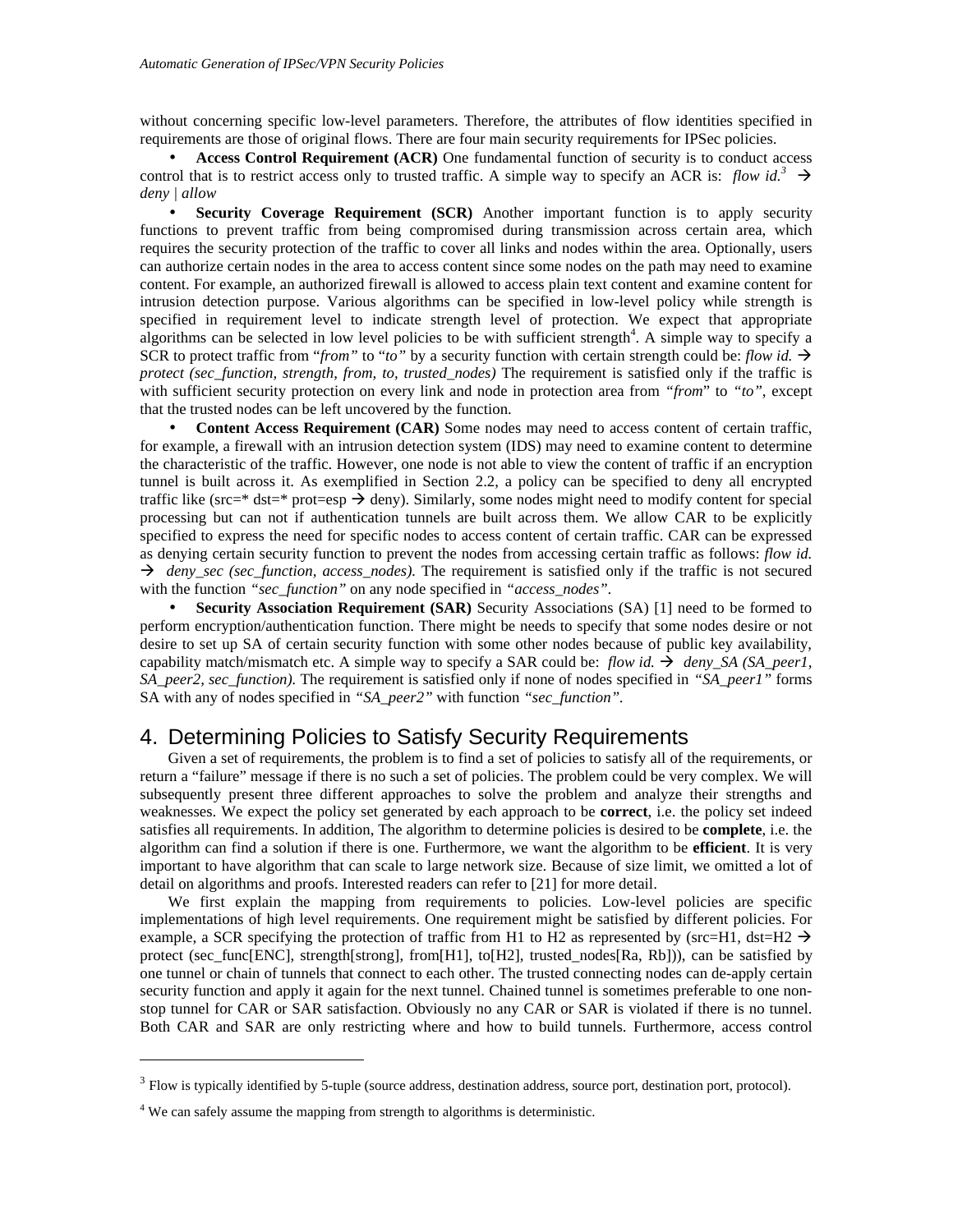policies can be easily determined after the tunnel configurations are determined, and thus we omit access control requirement in policy generation algorithms. Therefore, central part of policy determination is to determine tunnel policies that satisfy all SCRs without violating CARs and SARs.

For example, there are a set of three requirements: **Three** Reqs = {Req1 (src = 1.\* dst = 2.\*  $\rightarrow$  ENC Weak 1.\* 2.\* {all}), Req2 (src = 1.1.\*, dst = 2.\*  $\rightarrow$  AUTH Strong 1.1.\* 2.\* {all}), Req3 (src = 1.\*, dst =  $2.1.* \rightarrow$  ENC Strong 1.\* 2.1.\* {all})}, in which {all} means all enroute security gateways are trusted. In figure 4 1), the middle bar illustrates weak encryption protection area for Req1. The top bar illustrates protection area for Req2 and the bottom bar illustrates the protection area for Req3. Figure 4 2) shows the relationship among traffic selectors of the three requirements (traffic filters F1, F2 and F3). The question is what are policies to satisfy the three requirements. We will use this simple example throughout the paper to illustrate different approaches.



Figure 4: 1) Three\_Reqs Example: Protection Areas 2) Three\_Reqs Traffic Filters

#### *4.1 Bundle Approach: Policies to Satisfy Requirements for Every Bundle of Flows*

We can separate entire traffic into several disjoint traffic flow sets, we call bundles, each of which is subject to a unique set of security requirements. For example, in Three Reqs example, there are four bundles that are governed by different set of requirement actions: ( $src = 1.1$ <sup>\*</sup>, dst = 2.1<sup>\*</sup>) subject to {Req1.action, Req2.action, Req3.action}, (src = 1.1.\*, dst =  $2.* - 2.1.*$ ) subject to {Req1.action, Req3.action}, (src =  $1.* - 1.1.*$ , dst =  $2.1.*$ ) subject to {Req2.action, Req3.action} and (src =  $1.* - 1.1.*$ )  $dst = 2.* - 2.1.*$ ) subject to {Req3.action}. In bundle approach, we will generate policies to satisfy all requirements for each bundle. For one particular bundle, the condition part of policies contains bundle selectors and action part contains appropriate security actions to meet all requirements for the bundle.

Using bundle approach, the problem is resolved in two steps. First, from given requirements, we will group entire traffic flows into a number of disjoint bundles and find out the subset of the requirements that are applied to each bundle. Second, for each bundle, given a set of requirement actions for the bundle, we will generate action part of policies for the bundle, and use bundle filters as selector part of the policies. We will first focus on the second step: how to generate correct policy actions given a set of requirement actions for one bundle.

#### *4.1.1 Policy Actions To Satisfy A Set Of Security Requirement Actions*

We design a polynomial algorithm to solve this problem. The basic idea is that one tunnel or chained tunnels across protection area are needed to fulfill security coverage requirement of the area, as illustrated in the following.



In the figure 5, assume the upper tunnels are for authentication and lower tunnels are for encryption. The packets are encapsulated at N1, then encapsulated again at N2, and send to N3, where the packets are decapsulated and encapsulated again to sent to N4, and so on. With this configuration, the upper chain of tunnels provides authentication coverage from N1 to N4 while the lower chain of tunnels provides encryption coverage from N1 to N4. Because of restriction posed by SARs, CARs or tunnel overlaps, one non-stop tunnel across protection area is not always possible. If we call the inner most tunnels to carry packets **primary tunnels**, and the corresponding SA **primary SA**, then the primary tunnels need to be chained together across an area to provide coverage for the area. On top of the primary tunnels, the tunnels to provide the other function are called secondary tunnels. Therefore, to satisfy all SCRs, at least we need to find allowed SA pairs that concatenate together to cover all required areas. If we depict allowed SAs as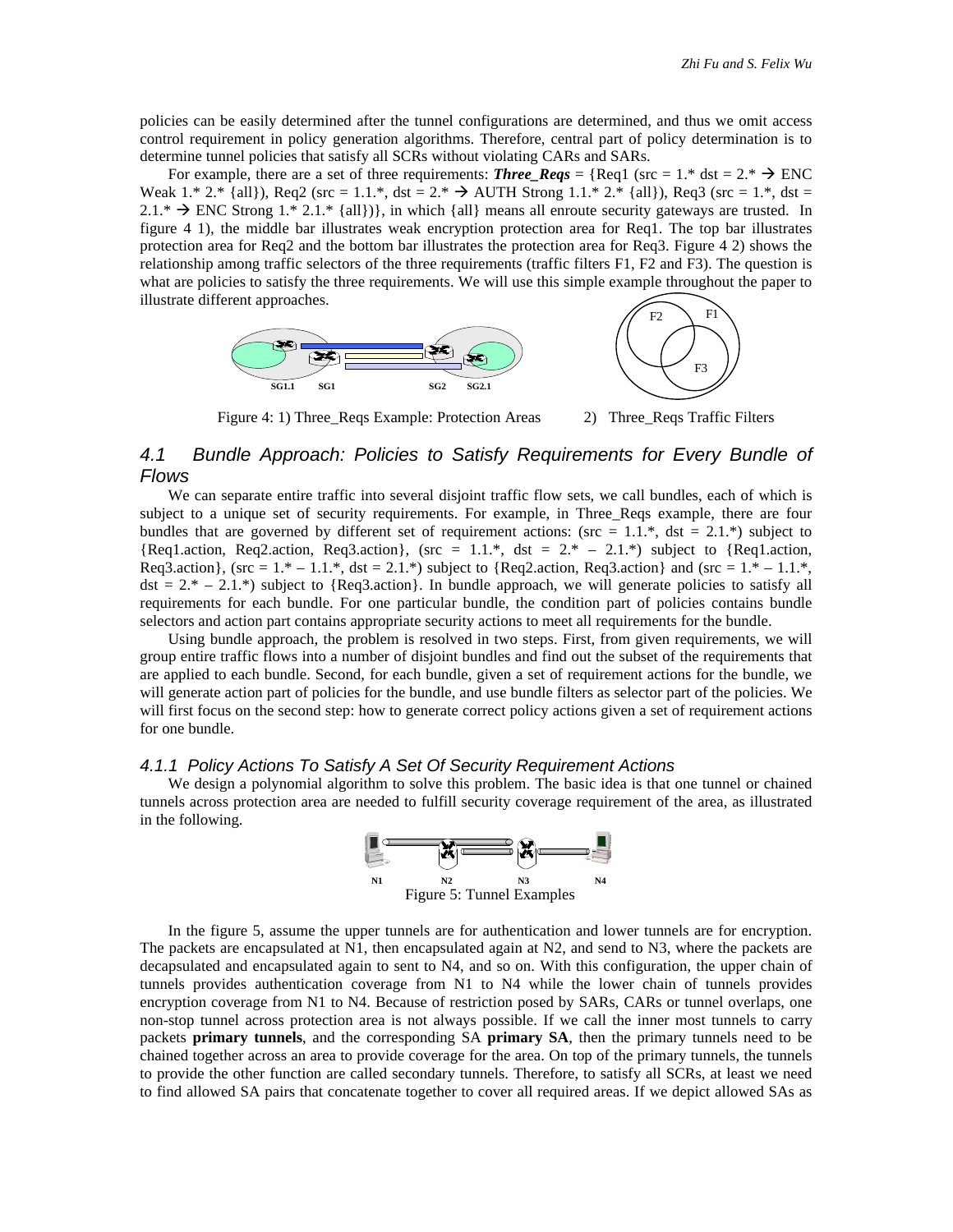edges, then we are to find a SA path. If there is no such a SA path to carry packet across the protection area for a set of requirements, the requirement set is certainly unsatisfiable.

Based on SCR satisfaction definition, one SCR is satisfied only when coverage requirement on every link and node within protection area is satisfied. First, combining three SCRs, we can obtain coverage requirements for each link and node. We use arrays sec\_link and sec\_node to store protection requirement for each link or node. For example, sec\_link[1] is the coverage requirement for link 1-2. Then for the Three Reqs example, we have the following protection requirements: sec link $[1] = (auth, strong)$ ,  $\sec\text{link}[2] = (\text{enc}, \text{strong})$  and (auth, strong),  $\sec\text{link}[3] = (\text{enc}, \text{strong})$ ;  $\sec\text{node}[1] = \text{none}$ , sec\_node[2]=none, sec\_node[3]=none, sec\_node[4]=none.

We will do a CAR conflict check first. If one node is required to access content (packets can not be encrypted) based on a CAR and is distrusted for encryption (packets must be encrypted) based on a SCR, then there is a conflict and the requirements are unsatisfiable with any set of policies.

Next we start to construct graphs. To find eligible primary SAs, we need three graphs: ENC graph, AUTH graph and primary graph, in which ENC and AUTH graphs are needed in determining secondary SA paths. In the initial graphs, the edges are all allowed SAs. Dashed lines represent zero SA links, on which no security coverage is required for the particular security function. In primary graph, lighter links are primary AUTH edges and darker links are primary ENC links.



Figure 6: Building SA Digraphs: 1) Initial Graphs

For CAR node, all edges crossing the node have to be deleted from all three graphs to prevent it from being either primary SA or secondary SA. For distrusted node, all edges stopping and starting at the node should be deleted from primary graph. Furthermore, the edges stopping and starting at the node should also be deleted from AUTH or ENC graph to eliminate the possibility for those edges to be secondary SAs.

Next we will examine all edges in primary graphs one by one to see if they are eligible primary edges. One edge is eligible primary edge only if there is SA path in secondary function graph over the link span. For example, edge 1-3 ENC in primary graph is eligible because we can find path 1-3 or 1-2-3 in AUTH graph. In this example, all edges are eligible because each of them can have secondary SAs to provide necessary security coverage for the other security function. Finally, among eligible SAs, we find a shortestpath through 1-4. A tunnel configuration to satisfy all requirements is shown in the figure 5, in which the upper ones are AUTH tunnels and lower ones are ENC tunnels. There is no tunnel of AUTH function over link 3-4 because we've chosen the zero SA edge over the link in AUTH graph. The overall algorithm is as follows. To better understand the algorithm, readers can refer to [21] for more explanation and illustrations. *Algorithm Policy\_Action\_Generation (Req\_actions)*

```
1. Link_Node_Coverage(SCRs) // Calculate link node coverage
2. CAR_Conflict_Check (CARs, sec_node)
3. Initialize_Graphs (SARs) // Initial three graphs with all SAs allowed by SARs
4. CAR_Preprocessing (CARs) // Delete edges crossing CAR nodes
5. Distrusted_Nodes_Preprocessing (sec_node) // Delete edges connecting at distrust nodes
6. Finding_Eligible_Primary_SAs (Graphs) // Check secondary SA path on every primary edge
7. path = Dijkstra_Single_Source_Shortest_Path(Primary_graph, N1) // Shortest path from N1
8. if (path[NodeN] = infinity)
9. return("No path found! Requirements are unsatisfiable.")
```
*End Of Algorithm*

#### *4.1.2 Bundling and Ordering*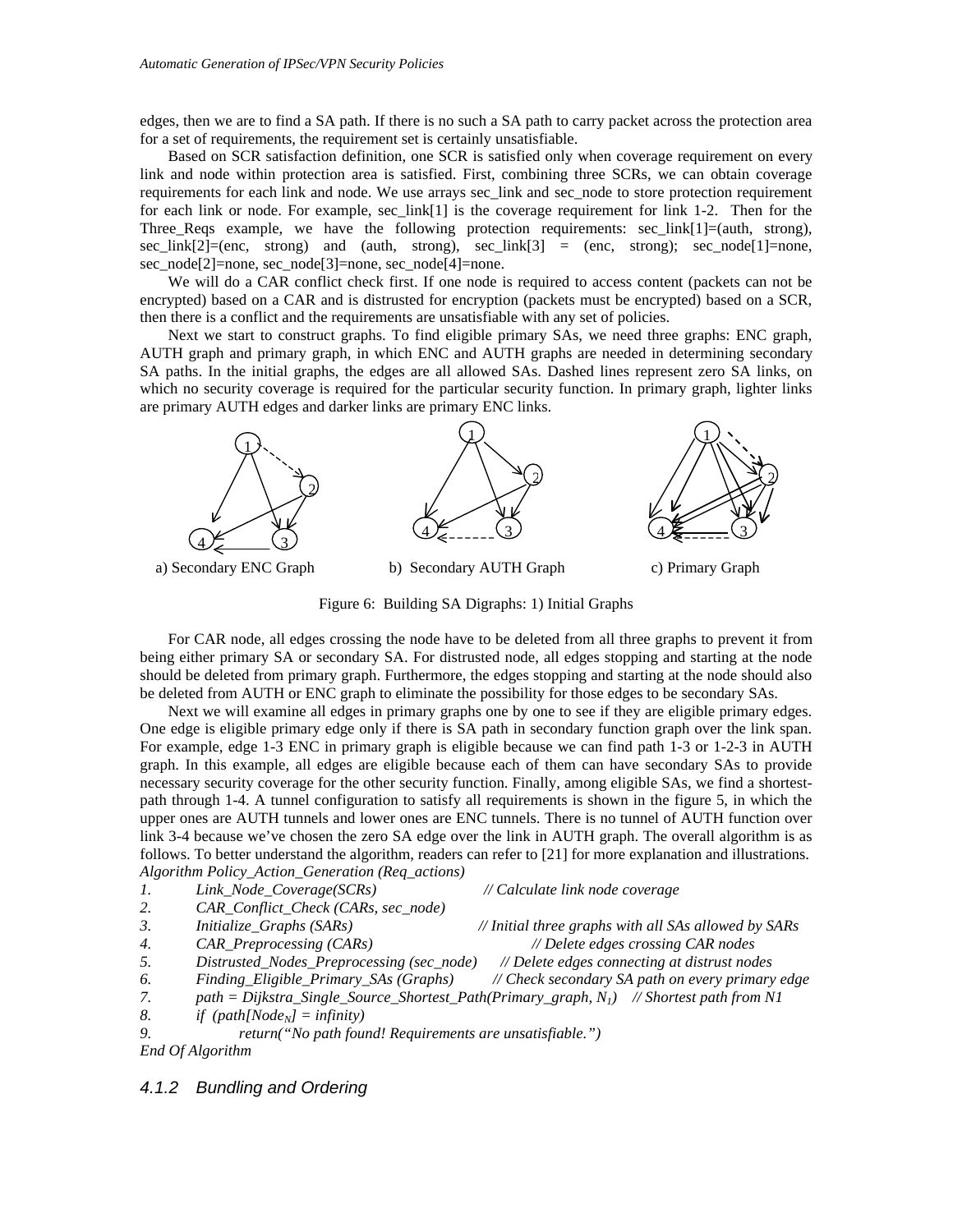With bundle approach, we can resolve policies in two steps. In first step, we group traffic into disjoint bundles and find requirement list for each bundle. Then in second step, we can use Policy\_Action\_Generation algorithm to determine action part of the policies. Having developed the policy action generation algorithm, we focus on the first step in this subsection.

We need to calculate filter intersection and difference in order to separate traffic into bundles. For example, in figure 4 of Three Reqs example, the intersection of F1 ∩ F2 ∩ F3 is subject to all Req1.action, Req2.action and Req3.action,  $F2 - F3$  is subject to Req1.action and Req2.action while  $F3 - F2$ is subject to Req1.action and Req2.action etc. A straightforward way to calculate intersections among K filters is to compare each filter with existing filters to determine intersections one by one, which takes  $1+2+\ldots+K=O(K^2)$ . What we do for intersection calculation is to do string matching to find out those filters with common prefix in all fields. Performance can be greatly improved by using a trie-based algorithm. The detail description of a trie-based algorithm to calculate filter intersection can be found in [20].

It appears to be not too difficult to separate traffic flows into bundles and find requirement list for each bundle. However, there is performance concern as follows. To group traffic flows into bundles, we need a lot of filter difference calculation. The difference calculation could be very time consuming and space consuming. For example,  $(1^* - 1.1^*)$  might result in filters of  $1.2^* 1.3^* 1.4^*$  and so on. It is undesirable to make policy set unnecessarily large. In addition, the selectors of existing policies have to be modified every time when a new requirement is added in. For instance, in Three\_Reqs example, assume initially there is only Req1, and a tunnel is built for traffic 1.\* to 2.\*. When the new requirement Req2 comes up, the old tunnel has to be torn down in order to build new tunnel for traffic  $(1.*-1.1.*, 2.*)$  because SPI is already set up for old selector.

We will develop an algorithm to achieve the same result as generating policies for each disjoint bundle without need of difference calculation. To achieve best efficiency, the approach we take is to add new filters and policies while keep old policies as much as possible. For example, a tunnel is already built for traffic  $(1.* 2.*)$  and we have a new requirement for traffic  $(1.1.* 2.*)$ . We will not change the existing tunnel but we add new policies on top of the existing policy to be with filter  $(1.1 * 2.*)$ . Therefore, the new filter will be checked first and only traffic of  $(1.*-1.1.*, 2.*)$  can be selected by the bottom policies, which is exactly the same result as if we build policies for disjoint bundles  $(1.* 2.*)$  and  $(1.*-1.1.*, 2.*)$ .

There are three main issues. First is how to calculate bundle filters in order to generate selector part of policies. Second is how to get requirement list for every bundle before we can use Policy\_Action\_Generation algorithm to generate action part of policies. Third is how to ensure policies are inserted at right place to guarantee the correctness of policies. As exemplified, we utilize the order of the policies to simplify filter calculation, and thus the order becomes critical.

To facilitate requirements and order tracking, we developed relationship tree mechanisms. For instance, in Three\_Reqs example, there are three filters  $F1 = (1.* 2.*) F2 = (1.1.* 2.*)$  and  $F3 = (1.* 2.1.*)$ . We will illustrate how to construct relationship tree as follows.



Figure 8: Example of Constructing Relationship Tree

In the example, we first process filter F1 with Req1. When Req2 with filter F2 comes up, new node F2 is a child of F1 since F2 is contained with F1. When Req3 with F3 comes up, we will calculate overlap and generate filter F4 with Req3 and insert as child of F2 since F4 is contained by F2. Then new node F3 will be inserted as child of F1 since it is contained by F1.

With the relationship tree, we solve the three issues as follows. We will generate a set of policies for each node in the relationship tree with selectors to be the node filter. The requirement list of each node is the concatenation of requirement identity associated with the node itself and all its ancestors. Policy order is correct as long as the policies for one particular node are inserted right on top of the policies for its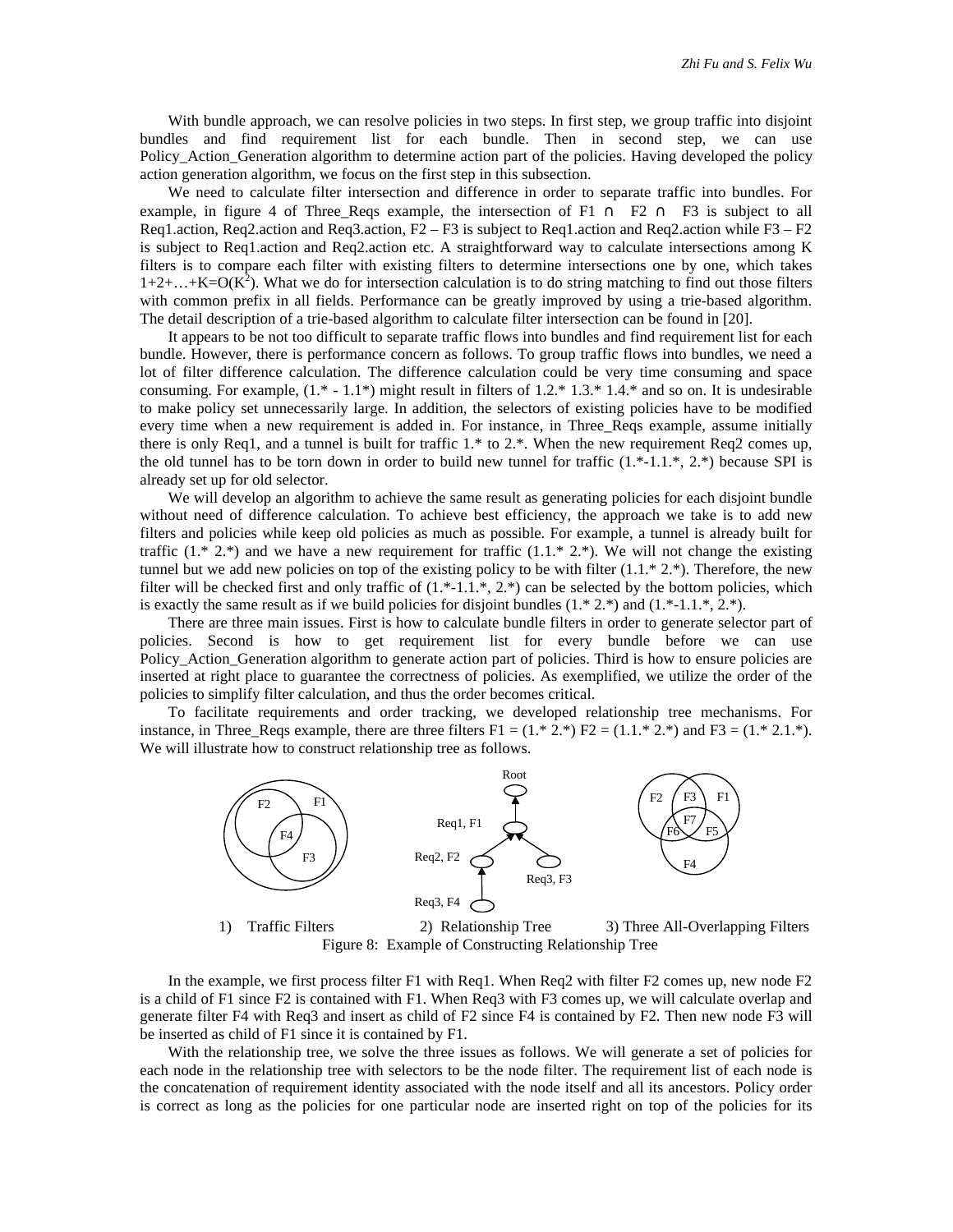closest containing node. Therefore, with the above example relationship tree, we will generate four policy set {policy\_set1, policy\_set2, policy\_set3, policy\_set4} to satisfy requirement set {{Req1}, {Req1, Req2}, {Req1, Req3}, {Req1, Req2, Req3}}. The order of the policy sets will be {policy\_set4, policy\_set2, policy set3, policy set1} and the filters of the policy sets are  ${F4, F2, F3, F1}$ . The results will be exactly the same as if we calculate policies for disjoint bundles  ${F4, F2-F4, F3-F4, F1-F2-F3}.$ 

*Algorithm Bundle\_Approach (Reqs)*

| 1.  | For every Reqi in Reqs                                                         |
|-----|--------------------------------------------------------------------------------|
| 2.  | $new\_req\_ID = i$                                                             |
| 3.  | $overlaps\_set = GetOverlapping Filters In Trie(Regi.filter)$                  |
| 4.  | filter_set = Reqi.filter $\tilde{E}$ overlaps_set                              |
| 5.  | for every filter <sub>i</sub> in filter_set                                    |
| 6.  | if (filter <sub>i</sub> is Reqi.filter)<br>$\sqrt{}$ original filter           |
| 7.  | $new\_filter = filter_i$                                                       |
| 8.  | $closest\_containing_{filter} = GetClosestContainerFilterInTri (new_{filter})$ |
| 9.  | else<br>$\mathcal N$ overlapping filter                                        |
| 10. | $new\_filter = Intersection(filter, Req_ifilter)$                              |
| 11. | $closest\_containing\_filter = filter_i$                                       |
| 12. | <i>InsertTrie (new_filter)</i>                                                 |
| 13. | InsertRelaTree (new_filter, new_req_ID, closest_containing_filter -> rela_ptr) |
| 14. | $req\_list = GetRegList(new_fitter \rightarrow rela\_ptr)$                     |
| 15. | $new\_pollicies. actions = Policy\_Action\_Generation$ (new_filter, req_list)  |
| 16. | $new\_policies. selector = new\_filter$                                        |
| 17. | <i>InstallPolicy(new_filter, new_policies)</i>                                 |
| 18. | $UpdateContainer dPolicies (new-filter \rightarrow rela_prr)$                  |
|     | <b>Fnd Of Algorithm</b>                                                        |

*End Of Algorithm*

With relationship tree to keep track of requirements and policy order, the performance is much improved. We present our performance test result in section 4.4.

For the Three\_Reqs example, there are four bundles  $\{(1.1.*, 2.1.*, (1.*, 2.1.*, (1.1.*, 2.1.*)$ 2.1.\*),  $(1.*-1.1.*, 2.*-2.1.*)$  which subject to requirements  ${(Reg1, Reg2, Reg3), (Reg1, Reg3), (Reg1,$ Req2), (Req1)} respectively. If in addition to three SCRs, SG1 and SG2 are CAR nodes for both encryption and authentication, then the resultant policies using bundle approach are those shown in the figure 9. In the figure 9, there are four groups of tunnels for four bundles. The group of four pink tunnels selects traffic  $(1.1.*, 2.1.*)$  and satisfies Req1, Req2 and Req3. The group of blue tunnels select traffic  $(1.1.*, 2-2.1.*)$ and satisfied Req1 and Req2. The group of purple tunnels selects traffic  $(1.*-1.1.*, 2.1.*)$  and satisfies Req1 and Req3. The yellow tunnel is for all other traffic and satisfies Req1.



Figure 9: Solutions For Three\_Reqs Example Using Bundle Approach

#### *4.2 Direct Approach: Building Chained Tunnels For Each SCR*

Although the bundle approach is complete and correct, it is still less ideal in its efficiency and scalability. Specifically, we have to calculate bundle filters and then generate policies for each bundle. We can see from figure 9 that tunnels have to be built separately for different bundles. In addition, a new requirement can trigger a lot of SA reestablishment. In this section, we develop algorithm to generate policies to correspond to each SCR without separating traffic into bundles, which is more efficient and requires less update. The reason is that in most cases tunnels can directly work together to provide necessary protection. Only when there are overlaps between interacted tunnels (i.e. selectors have non-nil intersection) can tunnels together cause requirement violation. We will develop algorithm to generate noninteracted-overlapping tunnel policies for each SCR.

For instance, in Three\_Reqs example, we do not bother to separate traffic into bundles. We simply build tunnels for each SCR and make sure the new tunnels do not overlap with any of existing tunnels. The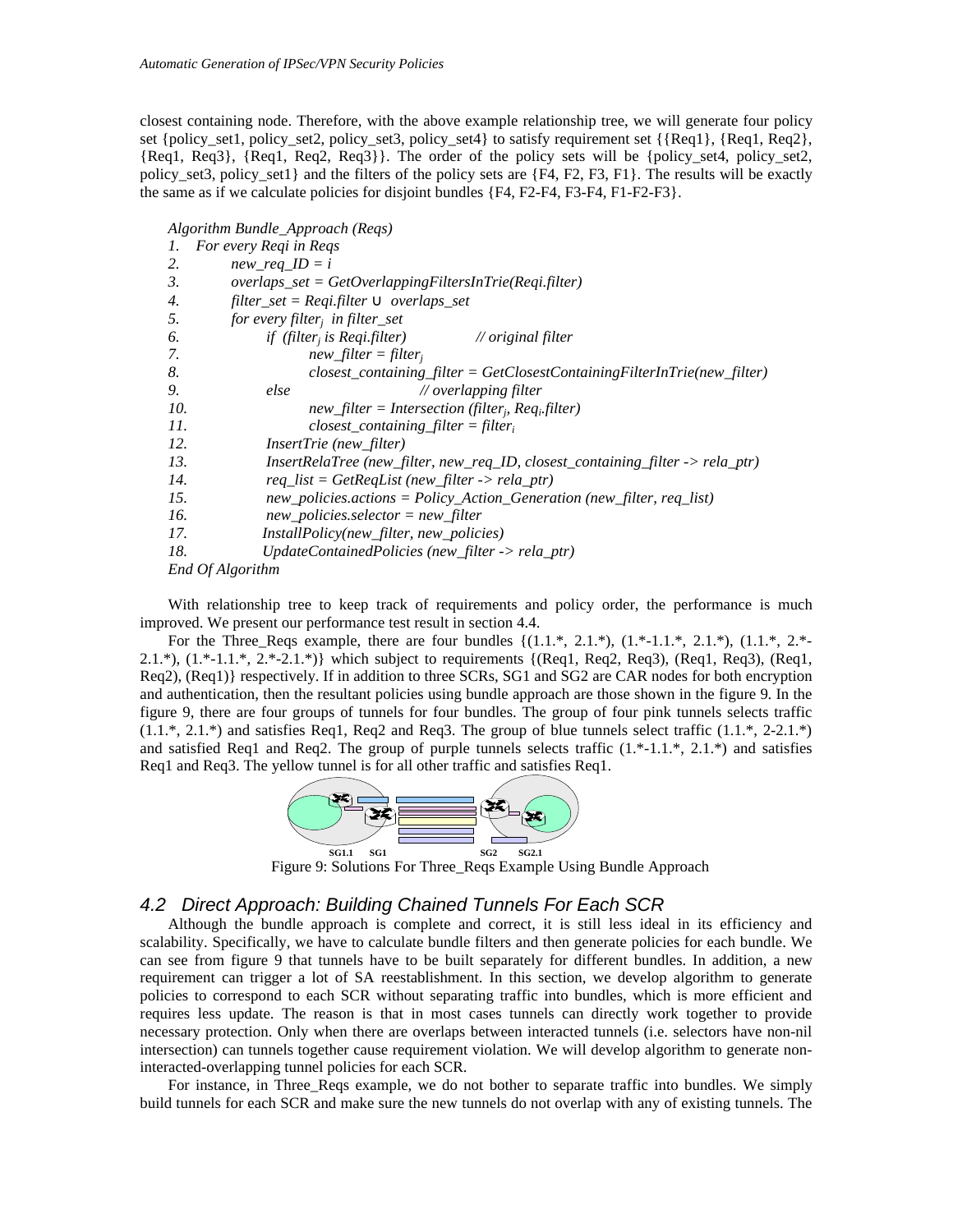following figure showed the solutions using direct approach. We have three SCRs. For Req1, we first build a middle tunnel from border of SG1 to border of SG2. Then for Req2, we will build the top tunnel from SG1.1 to SG2 that does not overlap with the existing middle tunnel. Last for Req3, since one nonstop tunnel will be overlapping with the top tunnel, we build two connecting bottom tunnels that do not overlap with any existing tunnels. Each tunnel selects all traffic of the corresponding SCR. The four tunnels together can satisfy all three requirements.



Figure 10: Solutions For Three\_Reqs Example Using Direct Approach

Direct approach has two advantages over bundle approach, i.e. efficient policy generation and efficient requirement update. In bundle approach, we generate policies for each bundle. There might be much more bundles than SCRs. It will be more efficient to generate policies to correspond to SCR rather than bundles. Furthermore, the policies generated using direct approach will be less than those using bundle approach, which ultimately makes policy management easier. For Three\_Reqs example, in direct approach solution, the middle tunnel will govern all traffic from SG1 to SG2, while we have to build Req3 into each bundle using bundle approach.

Direct approach is also more efficient in regard to requirement update. In bundle approach, a new requirement may trigger series of policy change due to requirement list change for contained bundles. In direct approach, new tunnels for new requirement will be selecting all traffic of the requirement, and thus the new requirement will be automatically applied to all contained traffic without need to change existing policies. To make sure the new tunnel applies to all traffic in requirement selector, the only additional work to do is to adjust selectors to include the encapsulated traffic. For example, if the middle tunnel's original selector is ( $src = 1.*$  dst = 2.\*), to include the traffic encapsulated by the top tunnel, the new selectors could be (src =  $1.*$ , dst =  $2.*$ ) and (src =  $1.1.*$ , dst =  $2.*$  prot = ESP).

The focus of the direct approach is then how to build chained tunnels for each SCR that satisfy the SCR and relevant CARs and SARs, and do not overlap with any existing tunnels*.* Again, because of size limit, interested readers can find detail algorithms in [21].

#### *4.3 Combined Approach: Combining Direct Approach With Bundle Approach*

Although the bundle approach is complete and correct, it is less ideal in its efficiency and scalability. Direct approach is very efficient but not complete. There is no solution using direct approach if it can not find non-overlapping solution for one SCR, while there might be solution using bundle approach. By combining the two approaches, we can achieve both efficiency and completeness. In the combined approach, we will first test if there is solution using direct approach. Only when direct approach can not find a non-overlapping solution, we will use bundle approach to find a solution. In combined approach, we use direct approach as much as possible for maximal efficiency and use bundle approach to deal with problems that can not be solved by direct approach to achieve completeness.

#### *4.4 Implementation*

Having developed the algorithms, we implemented them in C on Linux platform. The software takes a requirement file as input, and outputs a policy file containing automatically generated policies. We test performance of the algorithms using randomly generated requirements, i.e. a random sub-domain in source domain requires secure communication with a random sub-domain in destination domain with random protocol and strength. Domains in our research are hierarchically organized, i.e. each domain contains several sub-domains, which may contain smaller sub-domains. Security gateways locate at borders of subdomains to protect the sub-domains' communications.

We implemented bundle and direct approach. The performance is shown as the following.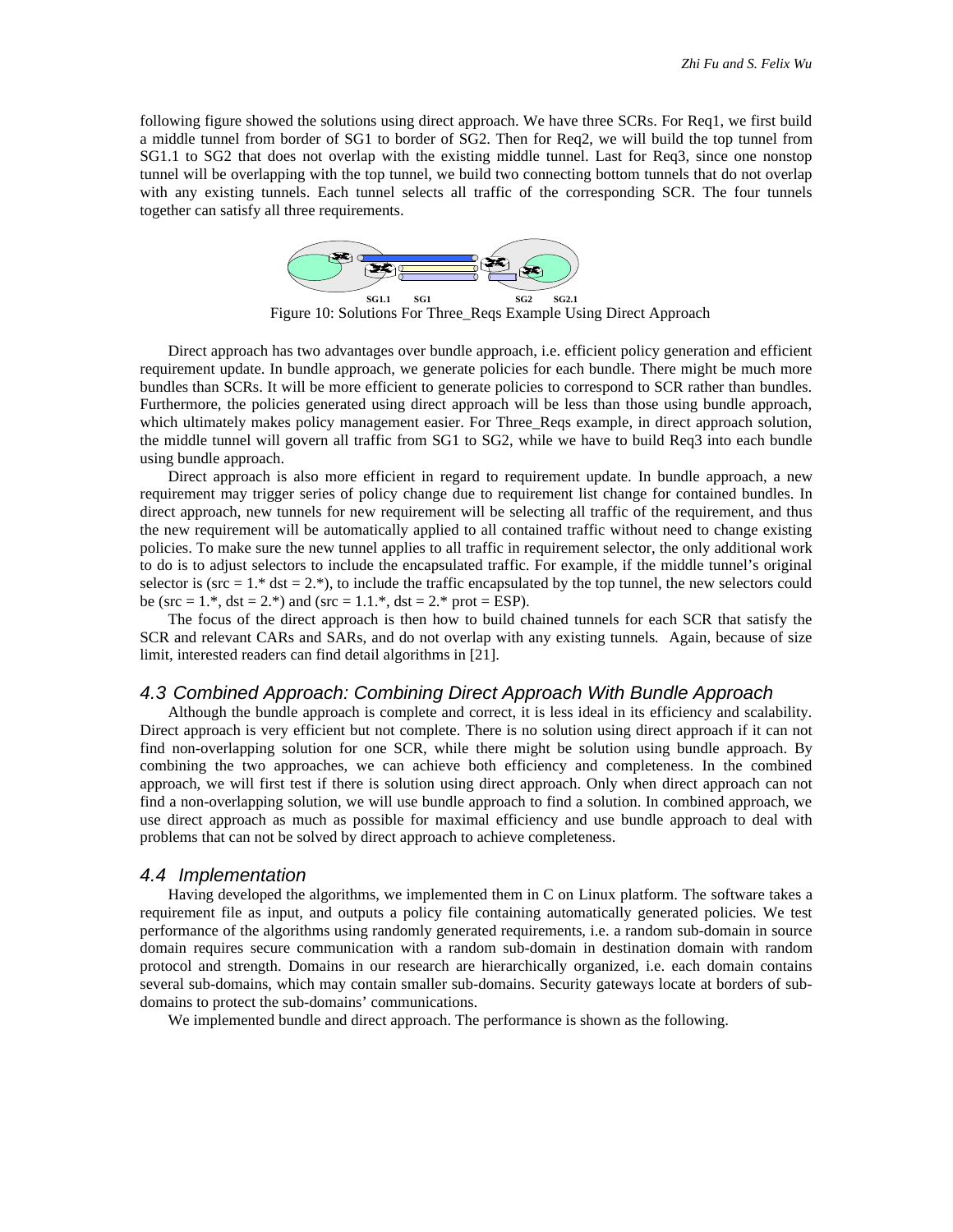

Figure 12: Experimental Results

In the experiment, we randomly generate 50, 100, 150, ..., until 1000 requirements and use bundle/direct approach to process the requirement file respectively. The time it takes to generate all policies for different number of requirements are shown in the figure 12 1). Please note that the time we recorded here is only policy generation cost without including SA establishment cost. From the result, we can see that bundle approach takes longer generation time than direct approach does. The second figure shows policy numbers generated using two approaches. As we analyzed before, the bundle approach will generate more policies than those generated by direct approach.

## 5 Conclusion and Future Work

IPSec/VPN security policies are widely used in firewalls or security gateways to protect information property. The security treatment (e.g. deny, allow or encrypt etc.) of all inbound or outbound traffic will be determined by the security policies such that it is critical for policies to be specified and configured correctly. IPSec policies are manually configured to individual security gateway in current practice, which could be very inefficient and error-prone. Even each individual policy appears to be correct, the policies together may interact to cause security breach. In this research, we focus on one important question: **How to ensure correctness of policies?**

We analyzed potential problems in IPSec policy specification and found correct IPSec policy specification difficult to achieve due to three reasons. First, Encapsulation in IPSec makes it hard to specify correct selectors. Second, even every policy is correct by its own, policies together might interact (e.g. overlapping tunnels) and cause undesired security violation. Third, there is vague relationship between objective and specific policies to meet the objective, and there is lack of overall view in policy specification. Because of the selector changes for encapsulation and tunnel interactions, the above problems cannot be resolved in one level. To solve the problems, we first clearly defined security policies in two levels: requirement level security policy and implementation level security policy. Requirement level policies reflect security objective and are implementation independent. Therefore, security requirements become criteria in evaluating policy correctness, i.e. low-level policies are correct if and only if they satisfy all security requirements.

We developed algorithms to automatically generate correct low level policies to meet all requirements. Therefore, people can just specify the desired requirements for protection then correct low level policies will be automatically generated and delivered to appropriate devices to enforce, which will greatly improve policy management. The input of the algorithm is a set of requirements and the output of the algorithm is a set of policies that satisfies all the requirements or return "failure" message if there is no such a set of policies. We developed three different approaches. The first is bundle approach in which we generate policies for a set of flows that are subject to a unique set of requirements (we call it a bundle of flows). The approach is correct and complete but not very efficient. In the second approach, we build non-overlapping policies for each SCR respectively, and then the resultant policies can satisfy all requirements. This approach is correct and very efficient but not complete. Then in the third approach, we combine the bundle and direct approach to achieve correctness, completeness and efficiency. The experiment results demonstrated the performance of the developed algorithms.